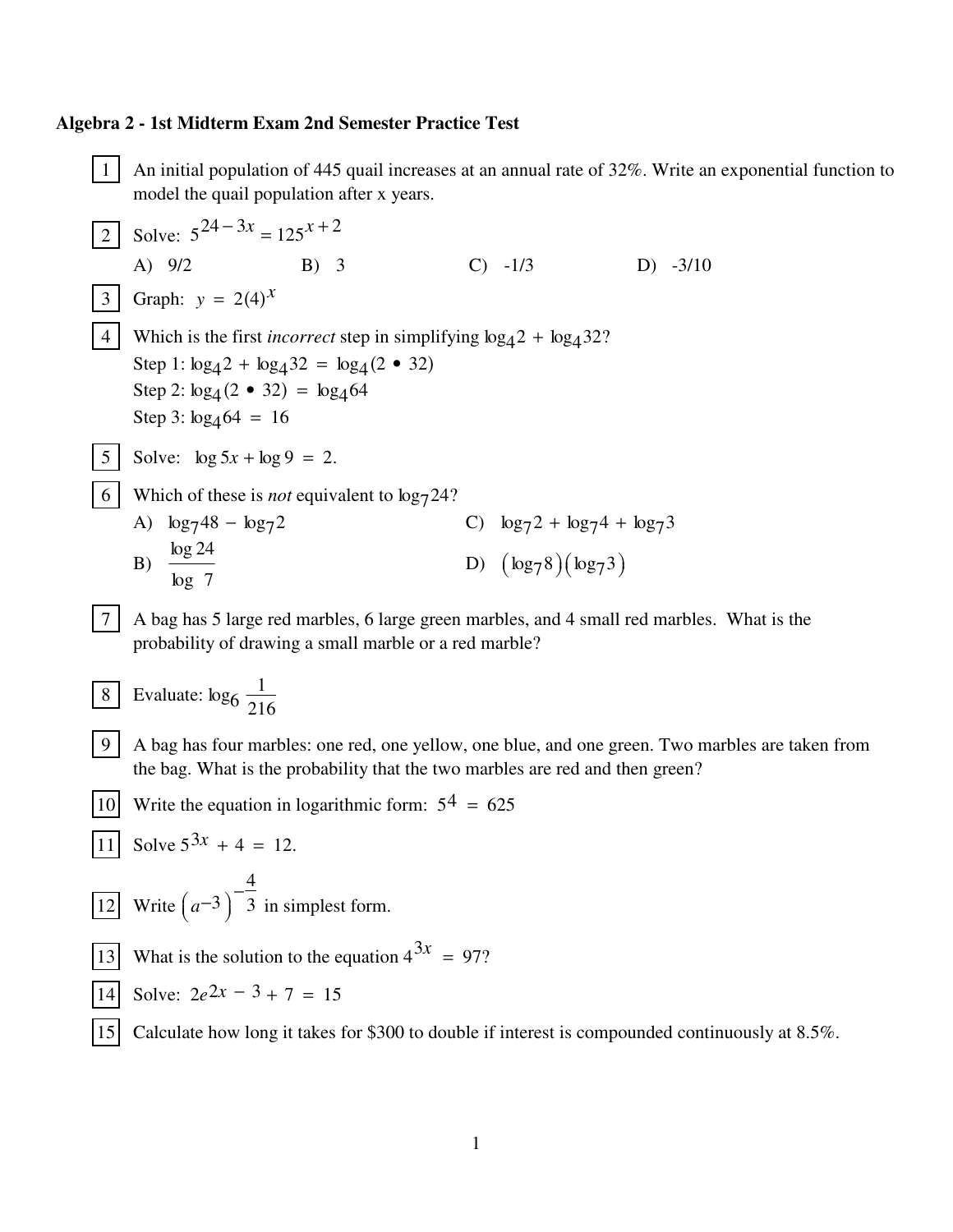16 Which is the first *incorrect* step in simplifying  $\left(14^{-5} \cdot 6^{3}\right)$  $\overline{\mathcal{L}}$  $\int$ ˆ  $\overline{y}$  $\begin{bmatrix} \frac{1}{2} & \frac{1}{2} \\ \frac{1}{2} & \frac{1}{2} \\ \frac{1}{2} & \frac{1}{2} \end{bmatrix}$ 2 ?

Step 1: 
$$
\left(14^{-5} \cdot 6^{3}\right)^{2} = \left(\frac{6^{3}}{14^{5}}\right)^{2}
$$
  
\nStep 2:  $\left(\frac{6^{3}}{14^{5}}\right)^{2} = \frac{\left(6^{3}\right)^{2}}{\left(14^{5}\right)^{2}}$   
\nStep 3:  $\frac{\left(6^{3}\right)^{2}}{\left(14^{5}\right)^{2}} = \frac{6^{5}}{14^{7}}$   
\n  
\n $\boxed{17}$  Which of these is equivalent to log 225?  
\nA) log53  
\nB) 2 log3 + 2 log5  
\n $\boxed{17}$   
\n $\boxed{17}$  Simplify:  $\sqrt{2.89}$   
\n $\boxed{17}$   
\n $\boxed{17}$   
\n $\boxed{17}$   
\n $\boxed{17}$   
\n $\boxed{17}$   
\n $\boxed{17}$   
\n $\boxed{17}$   
\n $\boxed{17}$   
\n $\boxed{17}$   
\n $\boxed{17}$   
\n $\boxed{17}$   
\n $\boxed{17}$   
\n $\boxed{17}$   
\n $\boxed{17}$   
\n $\boxed{17}$   
\n $\boxed{17}$   
\n $\boxed{17}$   
\n $\boxed{17}$   
\n $\boxed{17}$   
\n $\boxed{17}$   
\n $\boxed{17}$   
\n $\boxed{17}$   
\n $\boxed{17}$   
\n $\boxed{17}$   
\n $\boxed{17}$   
\n $\boxed{17}$   
\n $\boxed{17}$   
\n $\boxed{17}$   
\n $\boxed{17}$   
\n $\boxed{17}$   
\n $\boxed{17}$   
\n $\boxed{17}$   
\n $\boxed{17}$   
\n $\boxed{17}$   
\n $\boxed{17}$   
\n $\boxed{17}$   
\n $\boxed{17}$   
\n $\boxed{17}$   
\n $\boxed{17}$   
\n

 $\overline{22}$  Simplify: 27<sup>3</sup> 2 23 Condense:  $\log_6 28 - \log_6 7$ 

24 A certain radioactive element decays over time according to the equation  $y = A \left( \frac{1}{x} \right)$ 2 Ê  $\overline{\mathcal{L}}$  $\int$ ˆ  $\overline{y}$  $\begin{array}{c} \hline \end{array}$ *t* <sup>12</sup> , where

 $A =$  the number of grams present initially and  $t =$  time in days. If 64 grams were present initially, about how many grams will remain after 36 days?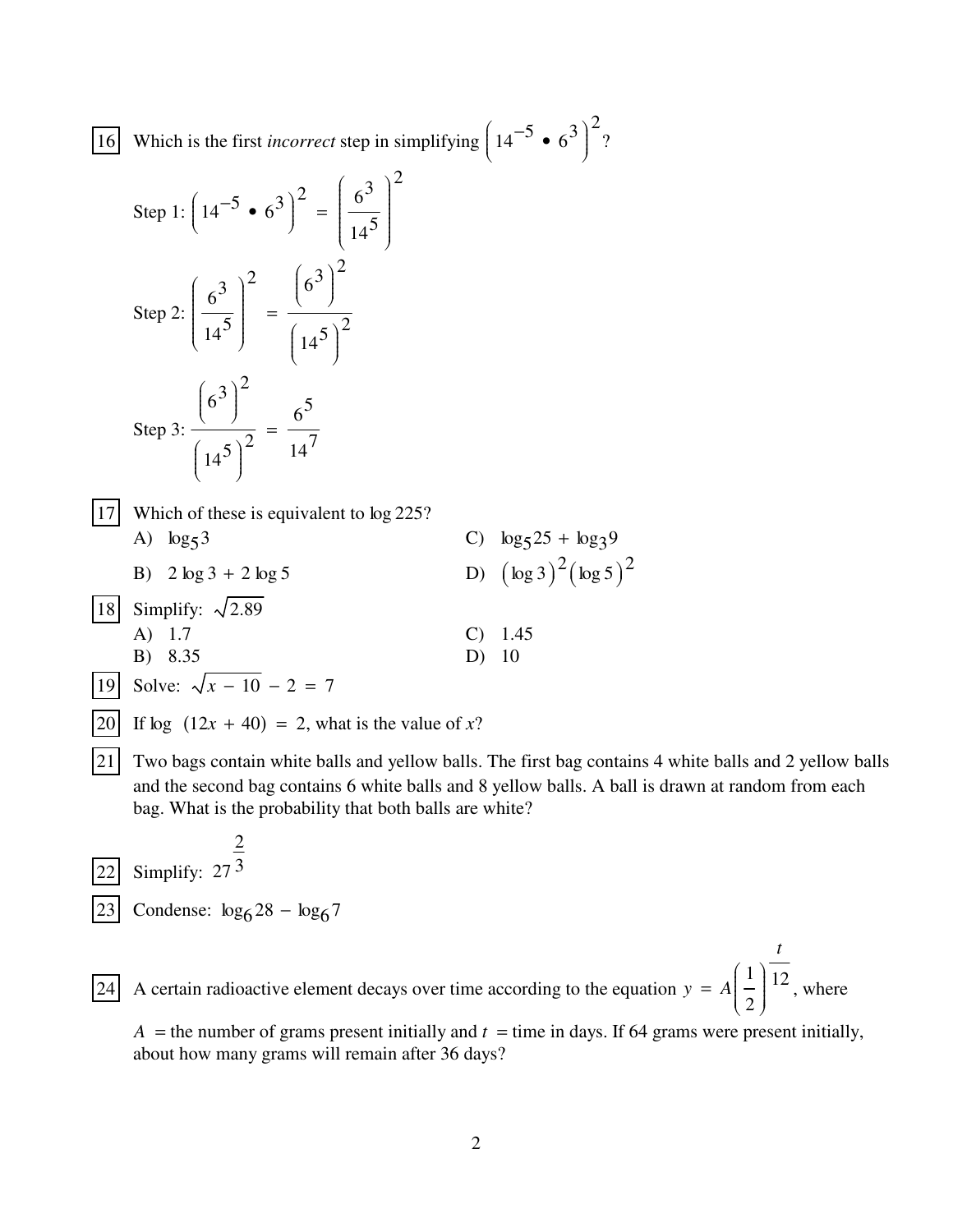- Simplify:  $\ln e^4 5 \ln 1$ .  $|25|$
- $\begin{vmatrix} 26 \\ 5 \end{vmatrix}$  Expand:  $\log_8 6b^4$
- [27] Solve  $ln(4 x)^3 = 18$ .
- $|28|$ The table shows the number of squirrels in a particular forest  $t$  years after a forest fire. Write a function to model the situation in the form of  $y = a(b)^t$ .

Number of Squirrels

|    | Years                                                                          | Squirrels             |                                    |
|----|--------------------------------------------------------------------------------|-----------------------|------------------------------------|
|    | 0                                                                              | 10                    |                                    |
|    |                                                                                | 40                    |                                    |
|    | 2                                                                              | 160                   |                                    |
| 29 | Write the equation $\log_{13} 7 = \frac{3}{4}$ in exponential form.            |                       |                                    |
| 30 | Simplify: $(-3g^2h^4)^3(g^7h^6)^3$                                             |                       |                                    |
| 31 | What is the missing information?                                               |                       |                                    |
|    |                                                                                | $\log 5x^{-7}v^4 = ?$ | $=$ $\log 5 - 7 \log x + 4 \log y$ |
| 32 | Which of these is <i>not</i> equivalent to $\log_7 49^4$ ?<br>A) $4 \log_7 49$ |                       |                                    |
|    |                                                                                |                       |                                    |
|    | B) 8                                                                           |                       |                                    |
|    | C) $7^4$                                                                       |                       |                                    |

- D)  $\log_7 49 + \log_7 49 + \log_7 49 + \log_7 49$
- [33] Use the properties of logarithms to evaluate  $\log_2 8 + \log_2 20 \log_2 5$ .
- Solve  $log(2x + 8) = 3$ .  $|34|$
- Condense:  $3 \ln 8 + 3 \ln y$ 35

 $|36|$ Which function represents exponential growth?

A) 
$$
f(x) = 18\left(\frac{2}{3}\right)^x
$$
 C)  $f(x) = (0.5)^x$ 

D)  $f(x) = -12^x$ B)  $f(x) = 20x$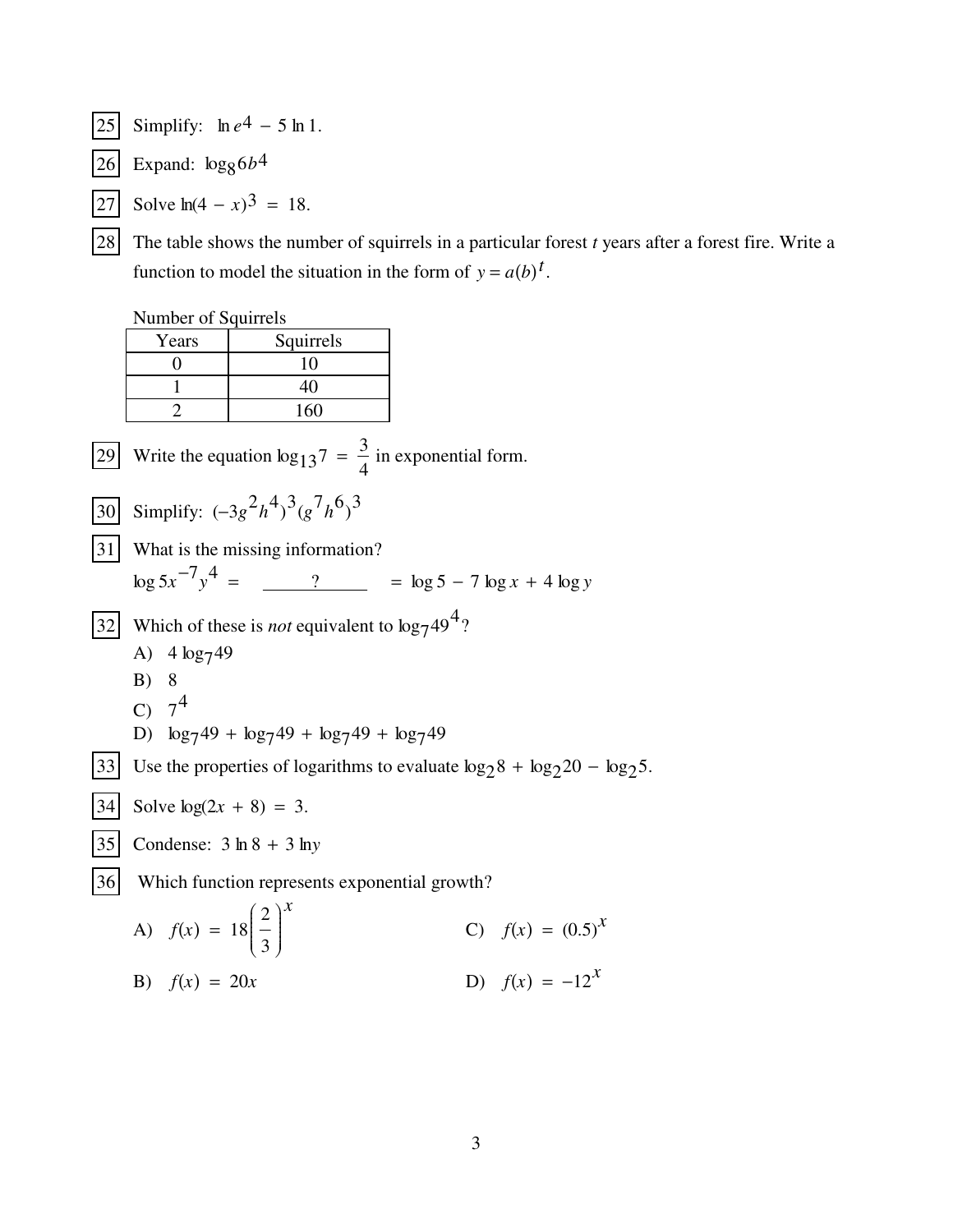37 Which is the first *incorrect* step in simplifying  $(\log_2 10)$  $\int \log 2^2$  $\overline{\mathcal{L}}$  $\int$ ˆ  $\overline{y}$  $\begin{bmatrix} \frac{1}{2} & \frac{1}{2} \\ \frac{1}{2} & \frac{1}{2} \\ \frac{1}{2} & \frac{1}{2} \end{bmatrix}$ ?

Step 1: 
$$
(\log_2 10) (\log 2^2) = \left(\frac{\log 10}{\log 2}\right) (2 \log 2)
$$
  
\nStep 2:  $\left(\frac{\log 10}{\log 2}\right) (2 \log 2) = \frac{2 \log 2}{\log 2}$   
\nStep 3:  $\frac{2 \log 2}{\log 2} = 2$ 

|38| Find the standard deviation of the data set. 14, 5, 11

 $\overline{39}$  Graph:  $y = \frac{1}{2}$ 2 Ê  $\overline{\mathcal{L}}$  $\int$ ˆ  $\overline{y}$  $\begin{bmatrix} \frac{1}{2} & \frac{1}{2} \\ \frac{1}{2} & \frac{1}{2} \end{bmatrix}$ *x*

40 If log 3 ≈ 0.477 and log 5 ≈ 0.699, what is the approximate value of log 150?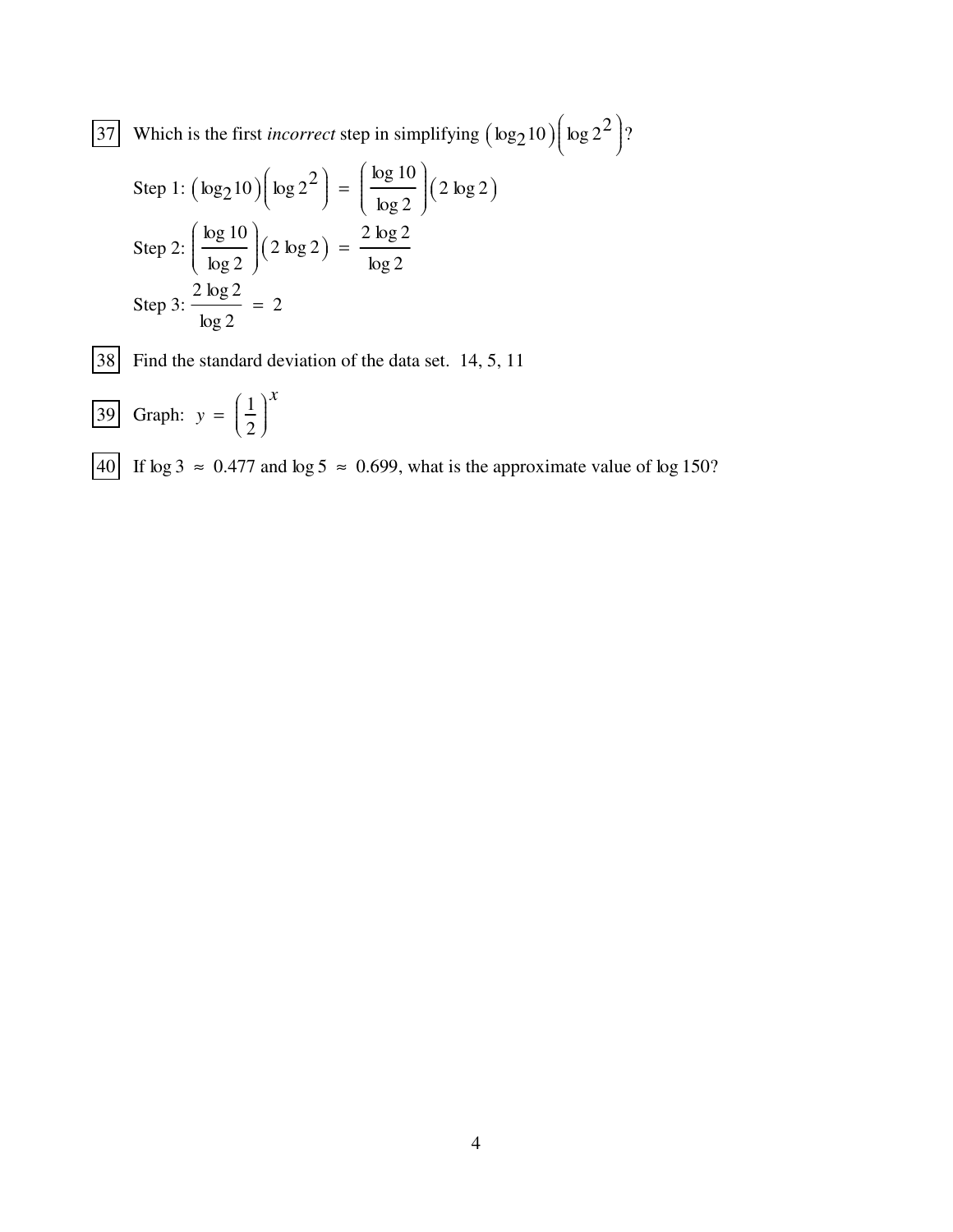## **Algebra 2 - 1st Midterm Exam 2nd Semester Practice Test Answer Section**